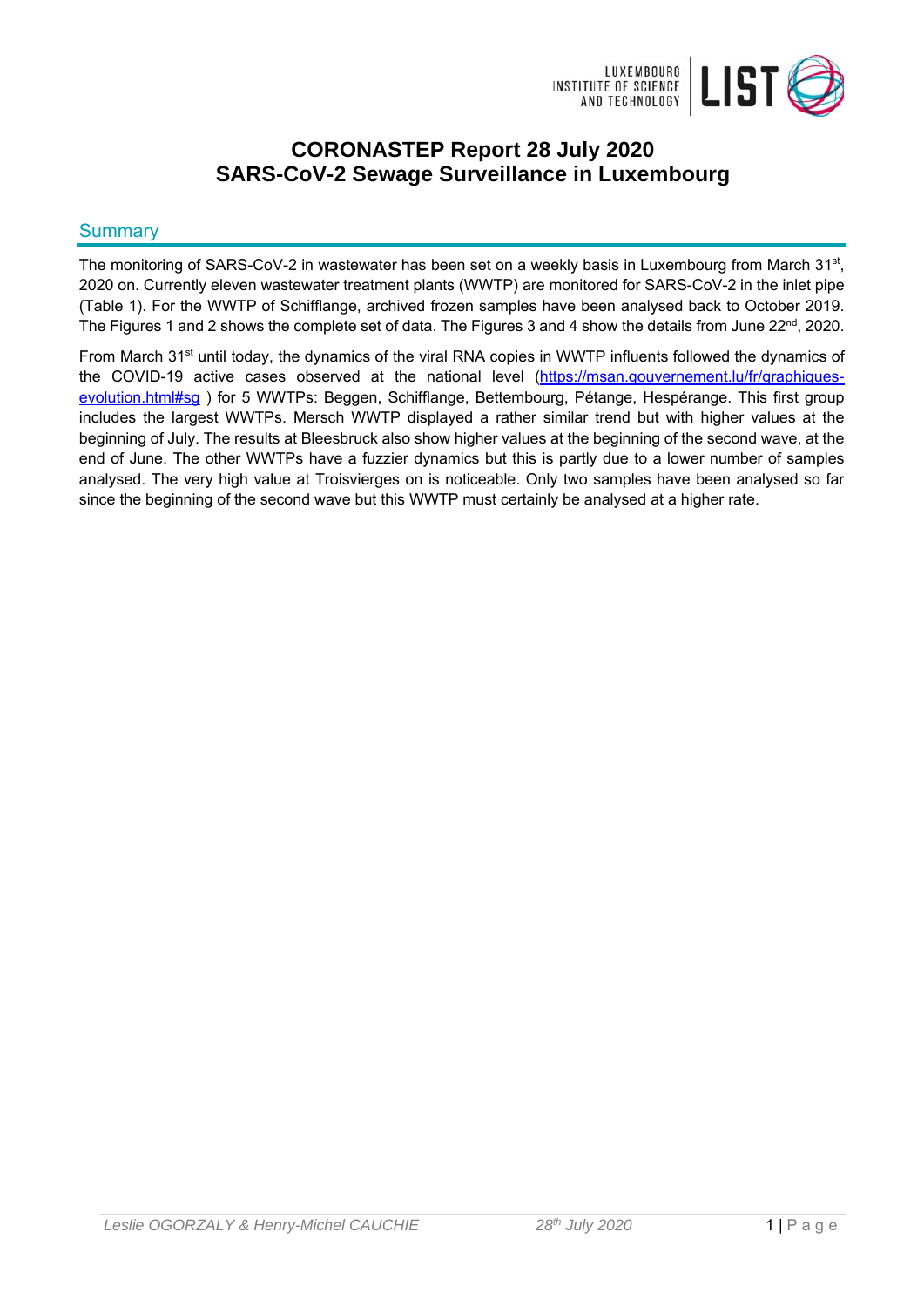

| <b>WWTP</b>    | <b>Maximum</b><br>capacity<br>(equivalent<br>inhabitants) | <b>Inhabitants</b><br>connected | ᡡ<br>$-0$ ct $-1$<br>80 | ᡡ<br>$-0$ ct-1<br>$\overline{c}$ | ᡡ<br>부<br>-Nov-<br>$\sim$<br>$\overline{\phantom{0}}$ | ᡡ<br>$\overline{\phantom{0}}$<br>-Dec-<br>$\overline{\phantom{0}}$ | 20<br>غ∃<br>ج<br>4<br>$\overline{\phantom{0}}$ | $\overline{c}$<br>-Feb-<br>$\sim$<br>$\overline{\phantom{0}}$ | $\overline{c}$<br>-Feb<br>LO<br>$\sim$ | 20<br>-Nar<br>$\sim$<br>$\overline{ }$ | $\overline{c}$<br>$-$ Mar-<br>$\overline{30}$ | 20<br>Apr-<br>LO<br>Õ | 20<br>Apr <sub>.</sub><br>$\frac{9}{1}$ | 20<br>-Apr-<br>$\sim$<br>$\sim$ | 20<br>-Apr-<br>$\infty$<br>$\tilde{\mathbf{N}}$ | 20<br>VeW-<br>g | 20<br>-May-<br>$\frac{1}{2}$ | 20<br>-May<br>$\overline{\phantom{0}}$<br>$\sim$ | $\overline{c}$<br>VeW-<br>∼<br>$\sim$ | 20<br>$\frac{1}{2}$<br>$\sim$<br>$\ddot{\circ}$ | 20<br>غ<br>ج<br>$\overline{8}$ | $\overline{c}$<br>ι<br>Ε−<br>$\overline{4}$ | 20<br>aut-<br>LO<br>$\sim$ | 20<br>ミ<br>$\overline{\phantom{0}}$<br>$\circ$ | 20<br>ミ<br>∼<br>Ó         | $\overline{c}$<br>ミー<br>m<br>H | 20<br>ミー<br>Ō<br>$\mathbf{\mathbf{\mathbf{\mathsf{H}}}}$ | samples<br>ested |
|----------------|-----------------------------------------------------------|---------------------------------|-------------------------|----------------------------------|-------------------------------------------------------|--------------------------------------------------------------------|------------------------------------------------|---------------------------------------------------------------|----------------------------------------|----------------------------------------|-----------------------------------------------|-----------------------|-----------------------------------------|---------------------------------|-------------------------------------------------|-----------------|------------------------------|--------------------------------------------------|---------------------------------------|-------------------------------------------------|--------------------------------|---------------------------------------------|----------------------------|------------------------------------------------|---------------------------|--------------------------------|----------------------------------------------------------|------------------|
| <b>Beggen</b>  | 210000                                                    | 139731                          |                         |                                  |                                                       |                                                                    |                                                |                                                               |                                        |                                        | x                                             | х                     | x                                       | x                               | x                                               | x               | x                            | x                                                | x                                     | x                                               | X                              | x                                           | x                          | х                                              | x                         | x                              | x                                                        | 17               |
| Bettembourg    | 95000                                                     | 53606                           |                         |                                  |                                                       |                                                                    |                                                |                                                               |                                        |                                        |                                               |                       |                                         |                                 |                                                 |                 | x                            | x                                                | x                                     | x                                               | x                              | x                                           | x                          | x                                              | x                         | x                              | x                                                        | 11               |
| Schifflange    | 90000                                                     | 68143                           | x                       | x                                | X                                                     | x                                                                  | х                                              | x                                                             | х                                      | x                                      | x                                             | X                     | x                                       | x                               | x                                               | X               | X                            | x                                                | x                                     | x                                               | x                              | x                                           | x                          | x                                              | x                         | X                              | X                                                        | 25               |
| Bleesbrück     | 80000                                                     | 30930                           |                         |                                  |                                                       |                                                                    |                                                |                                                               |                                        |                                        |                                               |                       |                                         |                                 |                                                 |                 |                              | X                                                | X                                     | X                                               | x                              | x                                           | x                          | x                                              | x                         |                                | X                                                        | 9                |
| Mersch         | 70000                                                     | 30473                           |                         |                                  |                                                       |                                                                    |                                                |                                                               |                                        |                                        |                                               |                       |                                         |                                 | X                                               | x               | x                            | x                                                | x                                     | x                                               | x                              | x                                           | x                          | x                                              | x                         | x                              | X                                                        | 13               |
| Pétange        | 50000                                                     | 59481                           | X                       | x                                | x                                                     | x                                                                  | х                                              | X                                                             | х                                      | X                                      |                                               |                       |                                         |                                 | x                                               | x               | x                            | x                                                | x                                     | X                                               | X                              | x                                           | x                          | x                                              | x                         | X                              | x                                                        | 21               |
| Hesperange     | 36000                                                     | 15479                           |                         |                                  |                                                       |                                                                    |                                                |                                                               |                                        |                                        |                                               |                       |                                         |                                 | X                                               | x               | x                            | x                                                | x                                     | x                                               | x                              | x                                           | x                          | x                                              | x                         | x                              | X                                                        | 13               |
| Echternach     | 36000                                                     | 7499                            |                         |                                  |                                                       |                                                                    |                                                |                                                               |                                        |                                        |                                               |                       |                                         |                                 |                                                 |                 |                              |                                                  |                                       |                                                 | X                              |                                             |                            |                                                | x                         | X                              | X                                                        | 4                |
| Uebersyren     | 35000                                                     | 18600                           |                         |                                  |                                                       |                                                                    |                                                |                                                               |                                        |                                        |                                               |                       |                                         |                                 |                                                 |                 |                              |                                                  | X                                     |                                                 | $\boldsymbol{\mathsf{x}}$      |                                             | X                          |                                                | $\boldsymbol{\mathsf{x}}$ | x                              | X                                                        | 6                |
| Grevenmacher   | 47000                                                     | 9835                            |                         |                                  |                                                       |                                                                    |                                                |                                                               |                                        |                                        |                                               |                       |                                         |                                 |                                                 |                 |                              |                                                  | X                                     |                                                 | X                              |                                             | X                          |                                                | X                         | x                              | X                                                        | 6                |
| Troisvierges   | 5000                                                      | 3411                            |                         |                                  |                                                       |                                                                    |                                                |                                                               |                                        |                                        |                                               |                       |                                         |                                 |                                                 |                 |                              | x                                                | X                                     | x                                               | X                              | X                                           |                            |                                                | x                         |                                | X                                                        | $\overline{7}$   |
| Total          | 754000                                                    | 437188                          | $\overline{2}$          | $\overline{2}$                   | $\overline{2}$                                        | $\overline{2}$                                                     | $\overline{2}$                                 | $\overline{2}$                                                | $\overline{2}$                         | $\overline{2}$                         | $\overline{2}$                                | $\overline{2}$        | $\overline{2}$                          | $\overline{2}$                  | 5                                               | 5               | 6                            | 8                                                | 10                                    | 8                                               | 11                             | 8                                           | 9                          | 7                                              | 11                        | 9                              | 11                                                       | ###              |
| Pop Lux (2019) |                                                           | 613901                          |                         |                                  |                                                       |                                                                    |                                                |                                                               |                                        |                                        |                                               |                       |                                         |                                 |                                                 |                 |                              |                                                  |                                       |                                                 |                                |                                             |                            |                                                |                           |                                |                                                          |                  |
|                |                                                           | 71.21%                          |                         |                                  |                                                       |                                                                    |                                                |                                                               |                                        |                                        |                                               |                       |                                         |                                 |                                                 |                 |                              |                                                  |                                       |                                                 |                                |                                             |                            |                                                |                           |                                |                                                          |                  |

#### *Table 1- Timing of sewage sampling*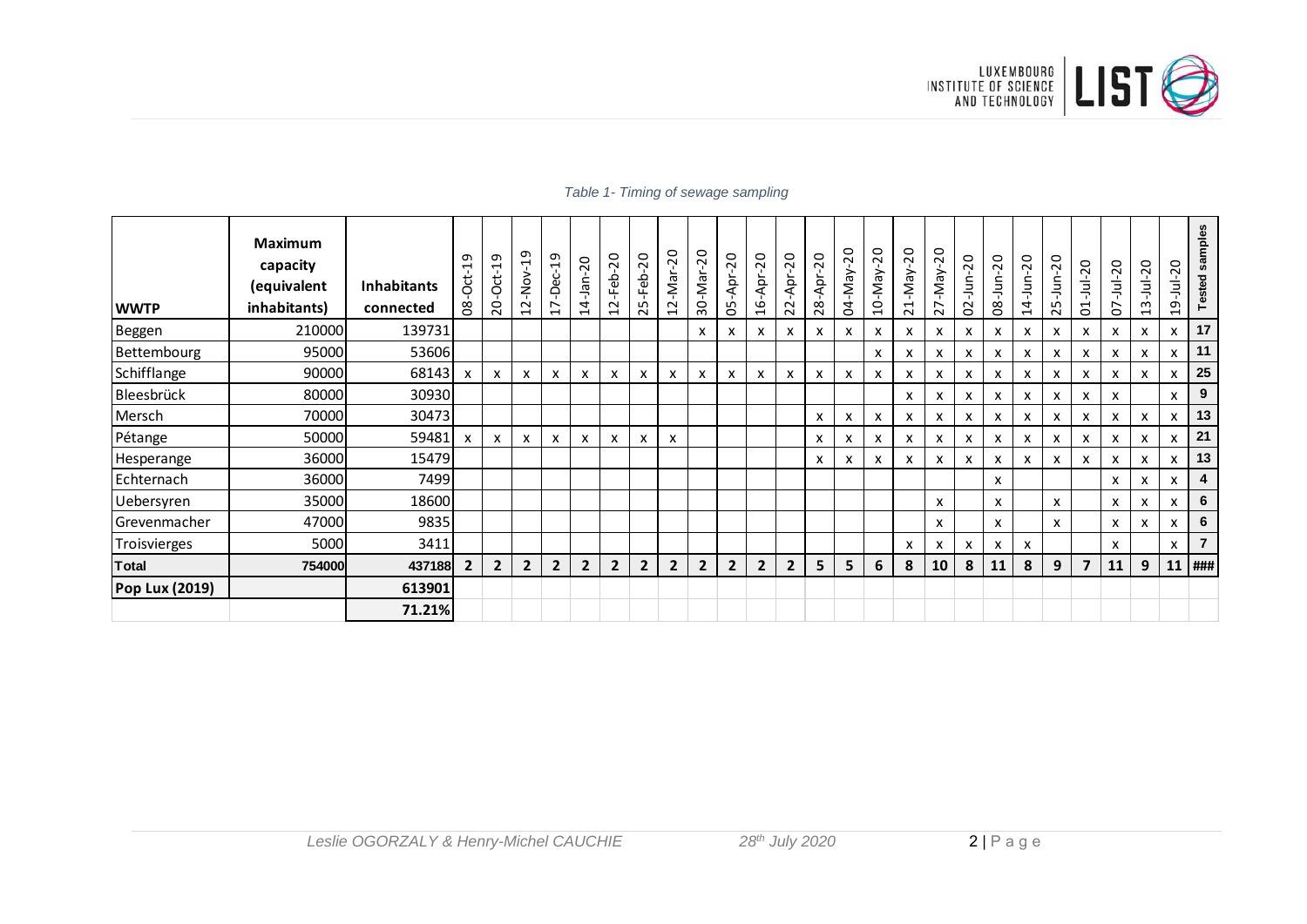

Figure1- Evolution of the SARS-CoV-2 genes (E and N) in the wastewater treatments in Luxembourg (part 1). Grey areas correspond to periods without sampling.

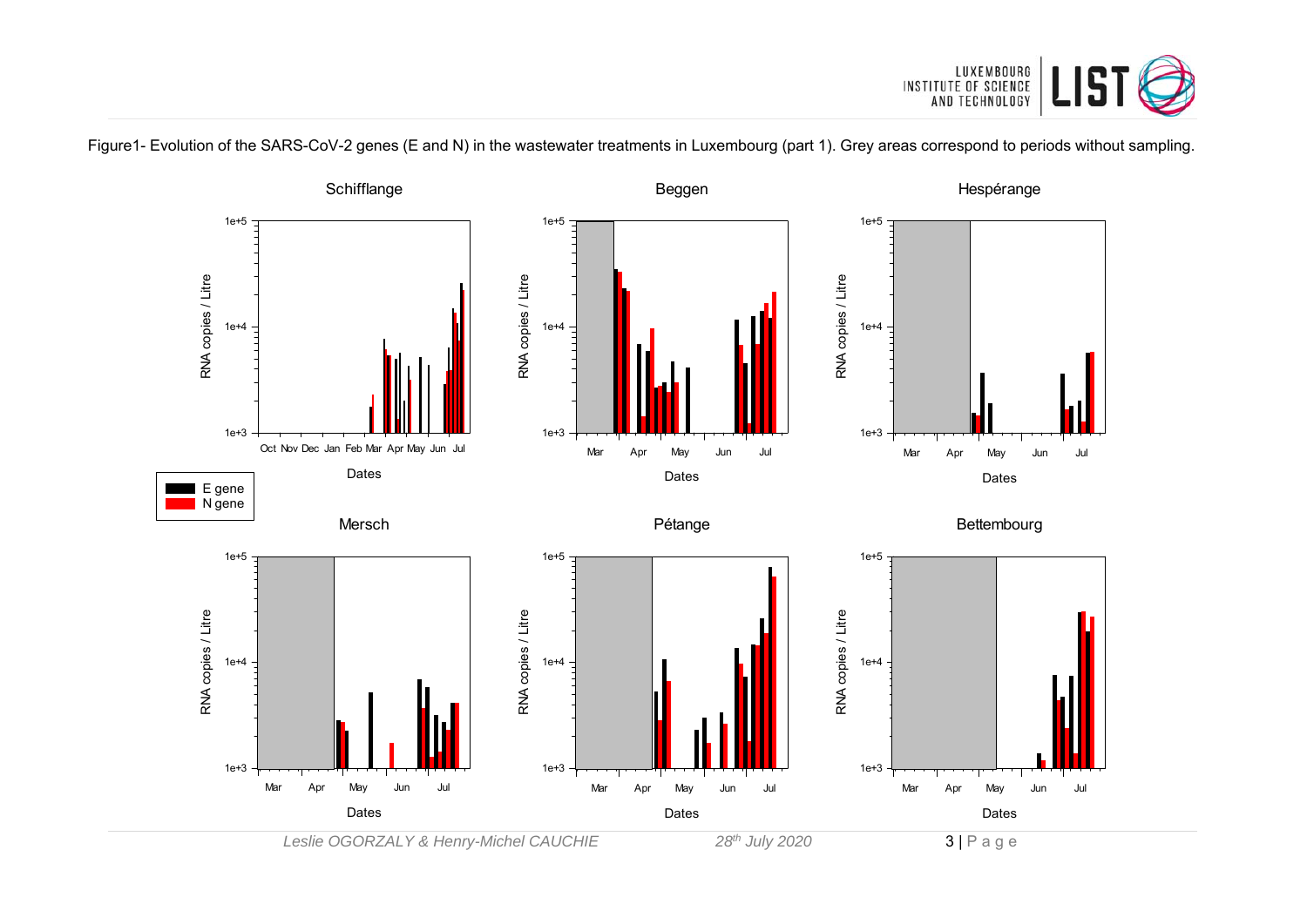



Figure 2- Evolution of the SARS-CoV-2 genes (E and N) in the wastewater treatments in Luxembourg (part 2). Grey areas correspond to periods without sampling.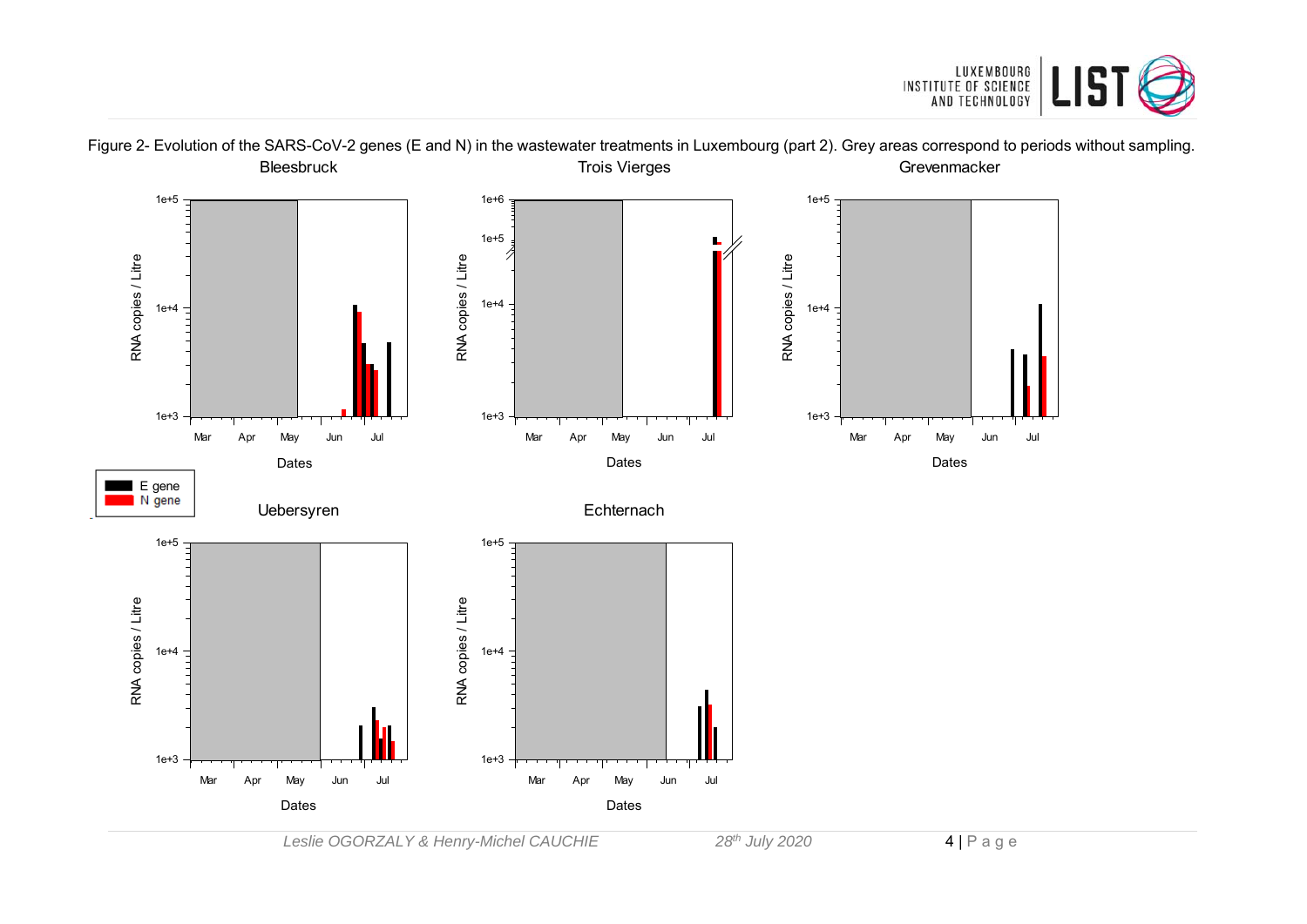

#### **Schifflange** Hespérange Beggen 1e+5 1e+5 1e+5 RNA copies / Litre RNA copies / Litre RNA copies / Litre RNA copies / Litre RNA copies / Litre RNA copies / Litre  $1e+4 -$ 1e+4 1e+4 1e+3 1e+3 1e+3 22/06 29/06 06/07 13/07 20/07 27/07 22/06 29/06 06/07 13/07 20/07 27/07 22/06 29/06 06/07 13/07 20/07 27/07 Dates Dates Dates E gene N gene Pétange **Bettembourg** Mersch 1e+5  $-$ 1e+5 1e+5 RNA copies / Litre RNA copies / Litre RNA copies / Litre RNA copies / Litre RNA copies / Litre RNA copies / Litre 1e+4 1e+4 1e+4 1e+3 1e+3 1e+3 22/06 29/06 06/07 13/07 20/07 27/07 22/06 29/06 06/07 13/07 20/07 27/07 22/06 29/06 06/07 13/07 20/07 27/07 Dates Dates Dates

Figure 3- Detailed evolution of the SARS-CoV-2 genes (E and N) in the wastewater treatments in Luxembourg from June 22<sup>nd</sup>, 2020 (part 1).

Leslie OGORZALY & Henry-Michel CAUCHIE 28<sup>th</sup> July 2020 5 | P a g e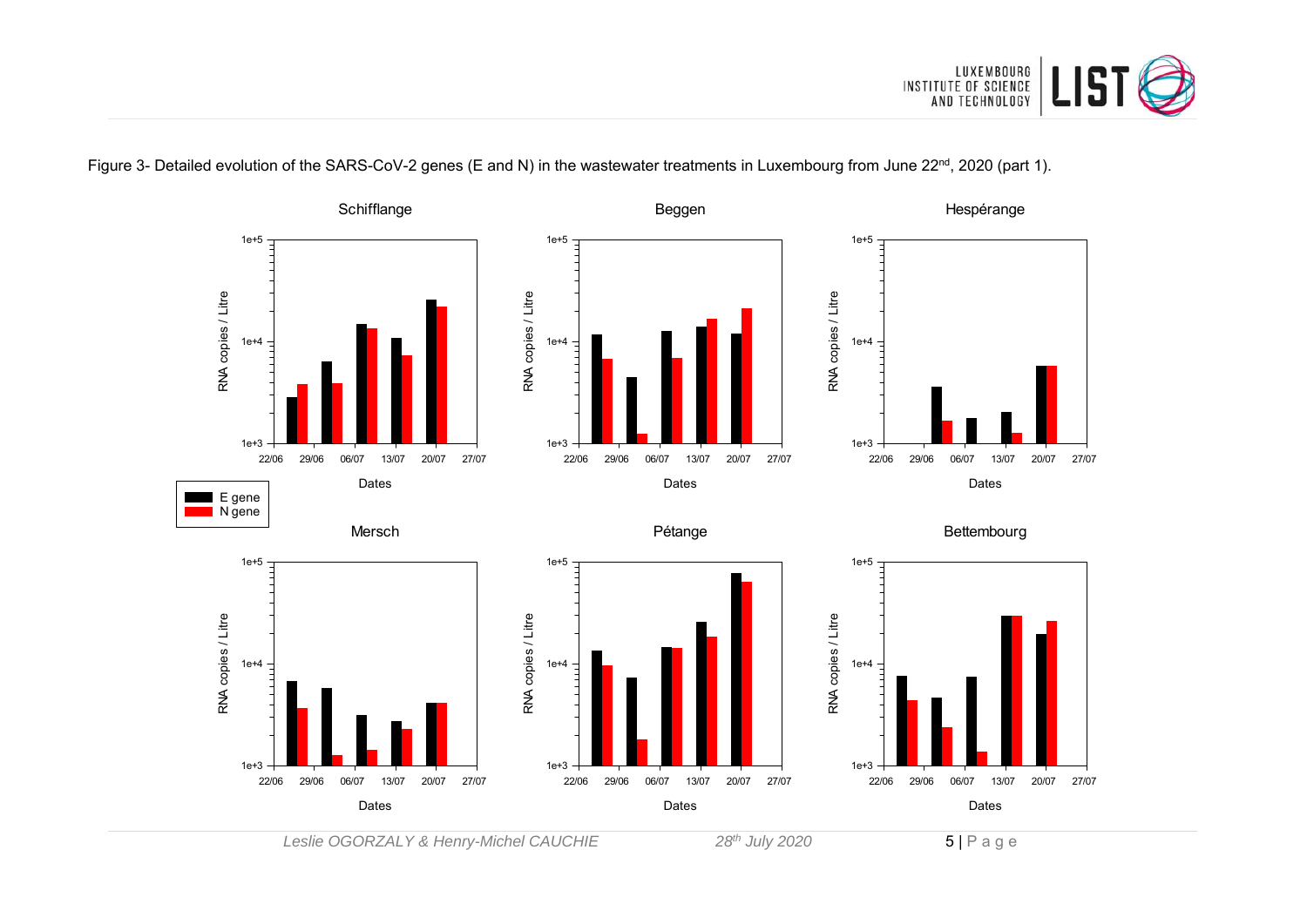



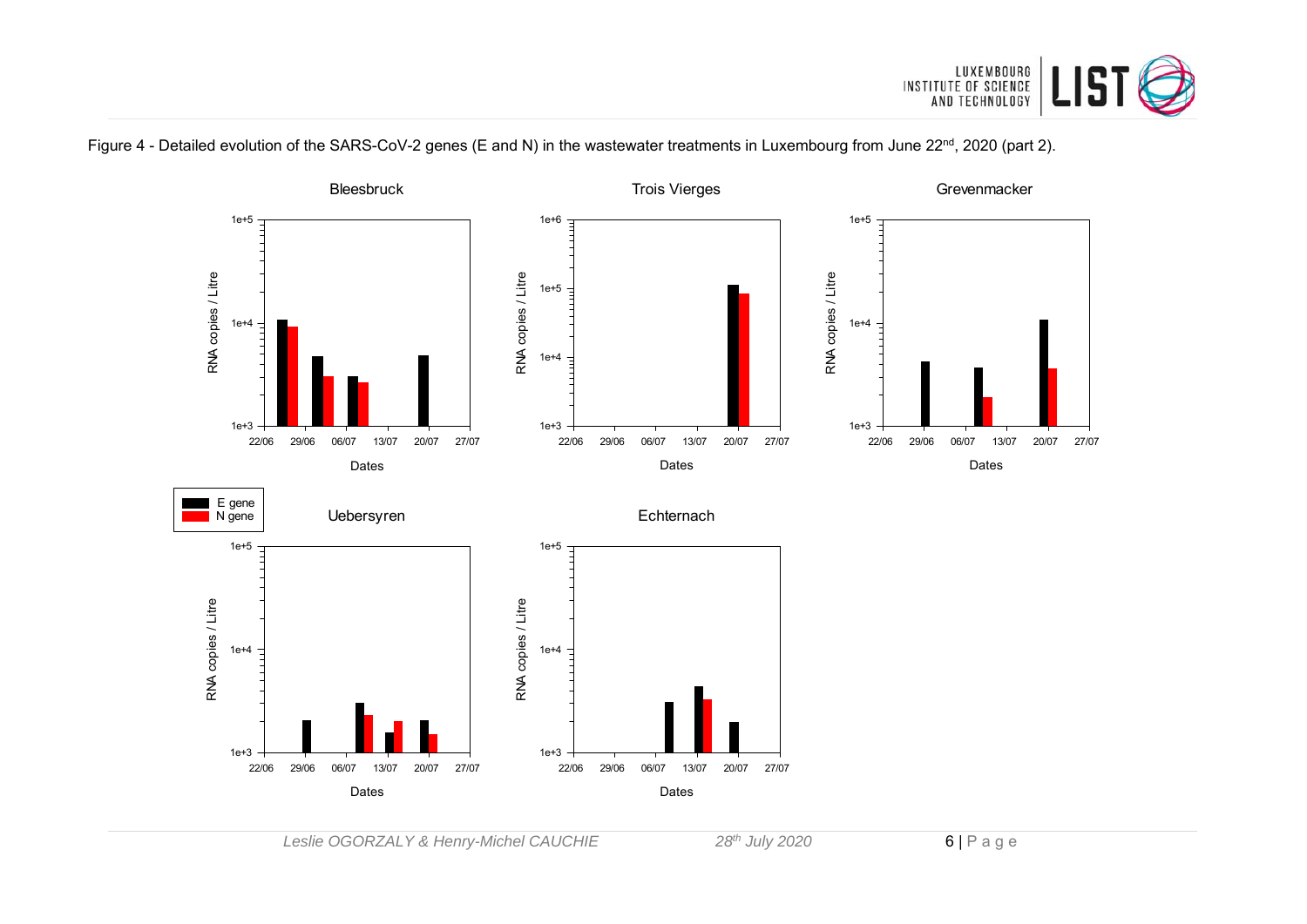

## Materials and Methods

#### **Sewage samples**

From March 31<sup>st</sup> to July 14<sup>th</sup> 2020, up to eleven WWTPs were sampled at the inlet of the plant according to the planning presented in Table 1. The operators of the WWTPs sampled a 24-h composite sample of 96 samples according to your own sampling procedure. Composite sample was stored at 4°C until sample processing.

#### **Sample processing**

The samples were transported to the laboratory at 4°C and viral RNA was isolated on the day of sampling. Larger particles (debris, bacteria) were removed from the samples by pelleting using centrifugation at 2,400 x g for 20 min at 4°C. A volume of 120 mL of supernatant was filtered through Amicon® Plus-15 centrifugal ultrafilter with a cut-off of 10 kDa (Millipore) by centrifugation at 3,220 x g for 25 min at 4°C. The resulting concentrate was collected and 140 µL of each concentrate was then processed to extract viral RNA using the QIAamp Viral RNA mini kit (Qiagen) according to the manufacturer's protocol. Elution of RNA was done in 60 μL of elution buffer.

#### **Real-time One-Step RT-PCR**

Samples are screened for the presence of *Sarbecovirus* (*Coronaviridae, Betacoronaviruses*) and/or SARS-CoV-2 virus RNA by two distinct real-time one-step RT-PCR, one on the E gene (Envelope small membrane protein) and the second on the N gene (nucleoprotein). The E gene real-time RT-PCR can detect *Sarbecoviruses*, i.e. SARS-CoV, SARS-CoV-2 and closely related bat viruses. In the context of the COVID19 pandemic, it can be assumed that only SARS-CoV-2 strains will be detected by this assay given that SARS-CoV virus has been eradicated and other bat viruses do not commonly circulate in the human population. The E gene assay is adapted from Corman et al. [17]. The N gene real-time RT-PCR assay (N1 assay) specifically detects SARS-CoV-2 virus. It is adapted from the CDC protocol<sup>1</sup>. The two primers/probe sets are presented in Table 2. The RTqPCR protocols and reagents were all provided by the LIH.

Each reaction contained 5 μL of RNA template, 5 μL of TaqPath 1-step RT-qPCR MasterMix (A15299, Life Technologies), 0.5 µL of each primer (20 µM) and probe (5 µM) and the reaction volume was adjusted to a final volume of 20 μL with molecular biology grade water. Thermal cycling reactions were carried out at 50 °C for 15 min, followed by 95 °C for 2 min and 45 cycles of 95 °C for 3 sec and 58°C (E gene) or 53°C (N gene) for 30 sec using a Viia7 Real-Time PCR Detection System (Life Technologies). Reactions were considered positive (limit of detection – LOD) if the cycle threshold (Ct value) was below 40 cycles.

#### **Controls**

A non-target RNA fragment commercially available (VetMAX™ Xeno™ IPC and VetMAX™ Xeno™ IPC Assay, ThermoFischer Scientific) was added to the viral RNA extract from sewage concentrates as an internal positive control (IPC). This IPC-RNA is used to control the performance of the RT-qPCR (E gene) and to detect the presence of RT-qPCR inhibitors.

Viral RNA copies quantification of both targeting genes in wastewater samples was performed using RT-qPCR standard curves generated using EDX SARS-CoV-2 Standard (Biorad). This standard is manufactured with synthetic RNA transcripts containing 5 targets (E, N, S, ORF1a, and RdRP genes of SARS-CoV-2, 200,000 copies/mL each).Using such a standard, the limits of quantification (LOQ) of both RT-qPCR assays were estimated to 1 RNA copy per reaction (Figure 1).

<sup>1</sup> 1 https://www.cdc.gov/coronavirus/2019-ncov/downloads/rt-pcr-panel-primer-probes.pdf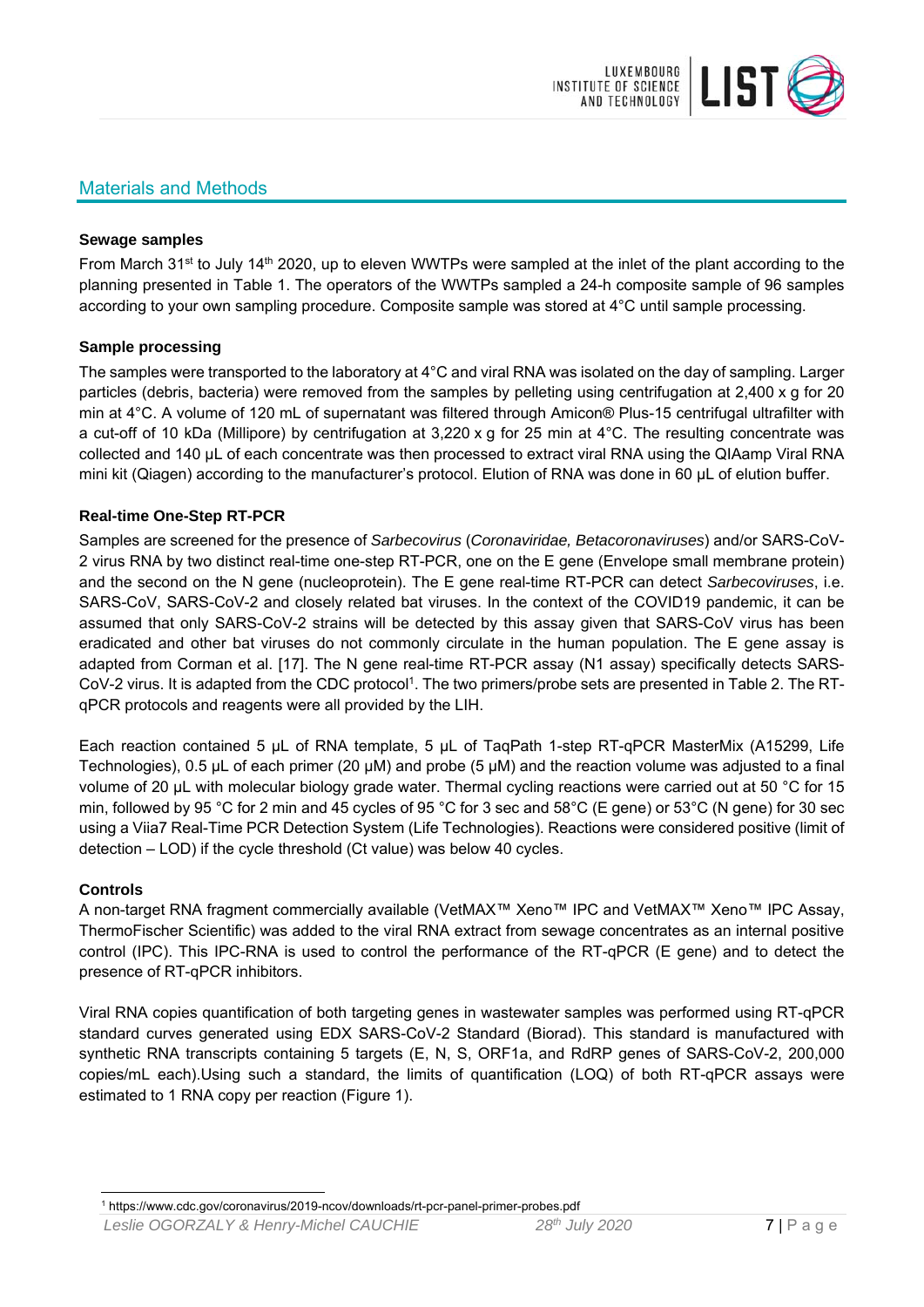



*Figure 1 – RT-qPCR standard curves established for both targeting genes (E gene and N gene) of SARS-CoV-2 using a commercially available standard (Biorad).* 

| Table 2 - RT-qPCR primer-probe sets |  |  |
|-------------------------------------|--|--|

| <b>Target</b> | <b>Primer name</b> | Primer sequence (5' to 3')                     | <b>References</b> |
|---------------|--------------------|------------------------------------------------|-------------------|
| E gene        | E Sarbeco F1       | 5-ACAGGTACGTTAATAGTTAATAGCGT-3                 | Corman et al.,    |
|               | E Sarbeco R2       | 5-ATATTGCAGCAGTACGCACACA-3                     | 2020              |
|               | E Sarbeco P1       | 5'-FAM-ACACTAGCCATCCTTACTGCGCTTCG-BHQ1         |                   |
| N gene        | 2019-nCoV N1 Fw    | 5'-GAC CCC AAA ATC AGC GAA AT-3'               | <b>CDC</b>        |
|               | 2019-nCoV N1 Rv    | 5'-TCT GGT TAC TGC CAG TTG AAT CTG-3'          |                   |
|               | 2019-nCoV N1 Probe | 5'-FAM-ACC CCG CAT TAC GTT TGG TGG ACC-BHQ1-3' |                   |

#### **Data interpretation**

A sample is declared positive for the presence of SARS-CoV-2 if both targets (E and N gene) are detected with Ct values less than or equal to the LOQ. If only one target is detected or if target genes are detected with Ct values between the LOD and the LOQ, samples are reported as presumptive positive (+/-). A sample is declared negative when no target genes are detected (Ct values superior to the LOD).

In case of presumptive positive, sample is tested again using another RT-qPCR detection assay (Allplex 2019 nCoV Assay, Seegene). This commercially available detection kit is a multiplex real-time RT-PCR assay for simultaneous detection of three target genes of SARS-CoV-2 in a single tube. The assay is designed to detect RdRP and N genes specific for SARS-CoV-2, and E gene for all of *Sarbecovirus* including SARS-CoV-2.